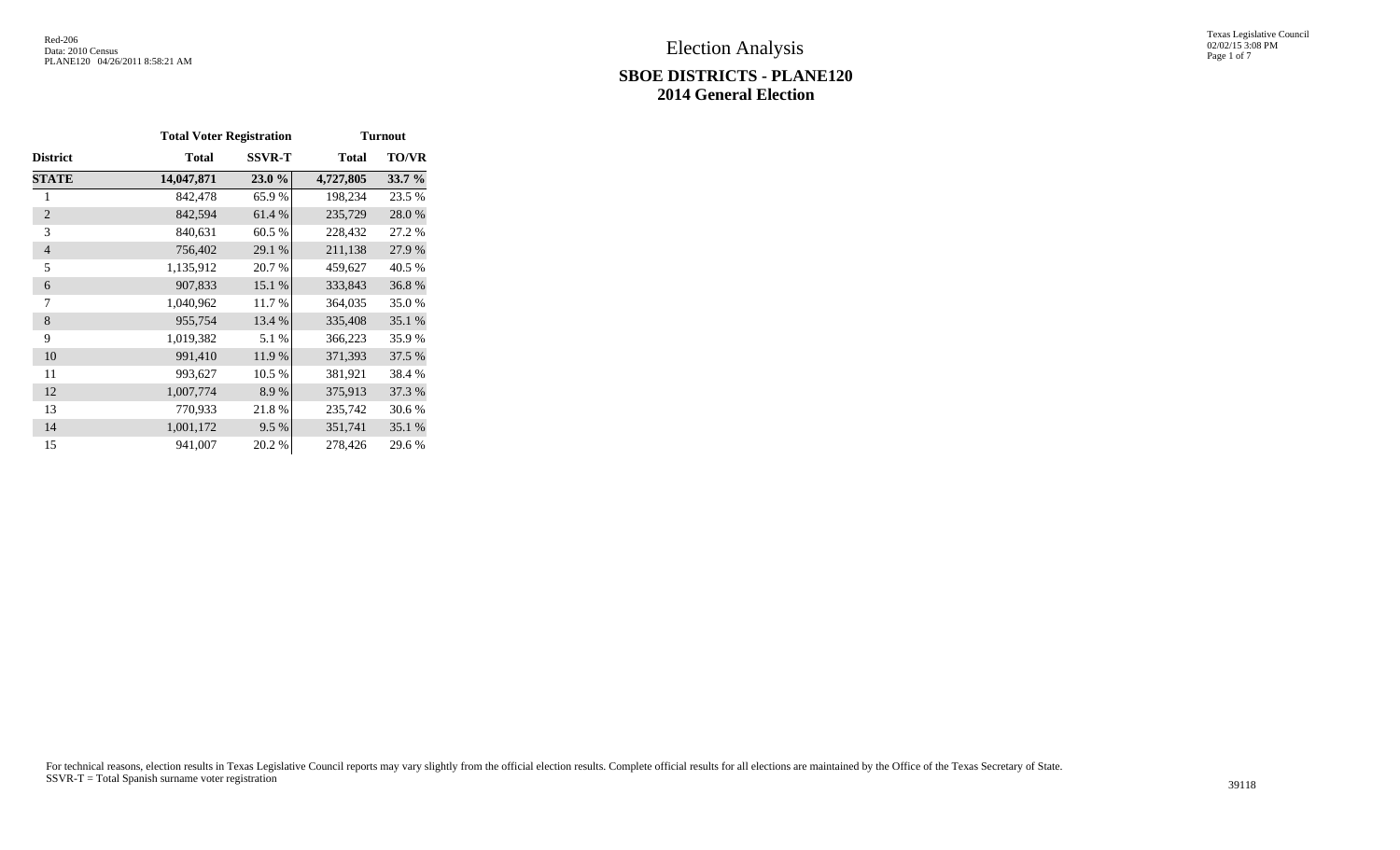## **SBOE DISTRICTS - PLANE120 2014 General Election**

|                 |                   |                   | <b>U.S. SEN</b>    |                   | <b>GOVERNOR</b>  |                   |                   |                   |                   |                  |  |  |  |  |  |
|-----------------|-------------------|-------------------|--------------------|-------------------|------------------|-------------------|-------------------|-------------------|-------------------|------------------|--|--|--|--|--|
| <b>District</b> | Cornyn-R          | <b>Alameel-D</b>  | Paddock-L          | Sanchez-G         | <b>Tahiro-W</b>  | Abbott-R          | Davis-D           | <b>Glass-L</b>    | Parmer-G          | Pavitt-W         |  |  |  |  |  |
| <b>STATE</b>    | 2,861,244 61.6 %  | 1,597,272 34.4 %  | 133,736<br>$2.9\%$ | 54,689<br>$1.2\%$ | 1,075<br>$0.0\%$ | 2,796,251 59.3 %  | 1,835,458 38.9 %  | 66,535<br>$1.4\%$ | 18,519<br>$0.4\%$ | $0.0\%$<br>1.141 |  |  |  |  |  |
|                 | 95,928<br>49.8 %  | 84,333<br>43.8%   | 6,565<br>3.4 %     | 5,528<br>2.9 %    | 122<br>0.1%      | 95,237<br>48.7%   | 95,974<br>49.0 %  | 3,079<br>1.6 %    | 1,360<br>$0.7\%$  | $0.0\%$<br>97    |  |  |  |  |  |
|                 | 121,735<br>54.1 % | 91,992<br>40.9%   | 2.9 %<br>6,426     | 4,650<br>2.1 %    | 109<br>0.0 %     | 120,597<br>52.3 % | 104,609<br>45.4 % | 3,672<br>$1.6\%$  | 1,411<br>$0.6\%$  | 128<br>0.1 %     |  |  |  |  |  |
|                 | 96,157<br>43.7 %  | 113,455 51.5 %    | 6,156<br>2.8 %     | 4,196<br>1.9 %    | 175<br>0.1%      | 91,870<br>41.0 %  | 127,754<br>57.0 % | 3,312<br>$1.5\%$  | 1,209<br>$0.5\%$  | 125<br>0.1%      |  |  |  |  |  |
|                 | 49,740 24.1 %     | 150,356 72.7 %    | $1.7\%$<br>3,454   | 3,157<br>$1.5\%$  | $0.0\%$          | 47,259<br>22.4 %  | 160,927<br>76.4 % | 1,635<br>$0.8\%$  | 859<br>$0.4\%$    | $0.0\%$<br>10    |  |  |  |  |  |
|                 | 258,583 57.3 %    | 168,743 37.4 %    | 3.7 %<br>16,711    | 7,050<br>1.6 %    | 103<br>$0.0\%$   | 246,438<br>54.0 % | 200,446 43.9 %    | 7,861<br>1.7 %    | 1,825<br>$0.4\%$  | 140<br>$0.0\%$   |  |  |  |  |  |
| 6               | 211,068 64.3 %    | 104,821<br>31.9 % | 2.7 %<br>8,735     | 3,563<br>$1.1\%$  | $0.0\%$<br>8     | 201,770<br>60.5 % | 126,382 37.9 %    | 4,270<br>1.3 %    | 1,066<br>$0.3\%$  | 11<br>$0.0\%$    |  |  |  |  |  |
|                 | 237,250<br>66.5 % | 107,703<br>30.2 % | 9,245<br>2.6 %     | 2,731<br>$0.8\%$  | 67<br>$0.0\%$    | 235,043<br>64.9 % | 121,552 33.5 %    | 4,535<br>1.3 %    | 1,209<br>$0.3\%$  | 63<br>0.0 %      |  |  |  |  |  |
| 8               | 242,582<br>73.7 % | 74,371<br>22.6 %  | 9,540<br>2.9 %     | 2,790<br>$0.8\%$  | 27<br>$0.0\%$    | 239,645<br>71.6 % | 88,990 26.6 %     | 4,626<br>1.4 %    | 1,236<br>$0.4\%$  | 33<br>$0.0\%$    |  |  |  |  |  |
|                 | 77.2 %<br>276,307 | 71,485<br>20.0 %  | 8,160<br>2.3 %     | 1,984<br>$0.6\%$  | 114<br>0.0 %     | 276,356<br>76.0 % | 81,783 22.5 %     | 4,144<br>$1.1\%$  | 1,132<br>$0.3\%$  | 131<br>$0.0\%$   |  |  |  |  |  |
| 10              | 219,196 60.1 %    | 126,916 34.8 %    | 14,389<br>3.9 %    | 4,173<br>$1.1\%$  | 121<br>0.0 %     | 213,262<br>57.8 % | 146,606 39.7 %    | 7,506<br>2.0 %    | 1,478<br>$0.4\%$  | 161<br>0.0 %     |  |  |  |  |  |
| 11              | 67.1 %<br>252,028 | 109,197<br>29.1 % | 11,070<br>2.9 %    | 3,492<br>$0.9\%$  | 11<br>$0.0\%$    | 244,163<br>64.0 % | 130,447<br>34.2 % | 5,478<br>1.4 %    | 1,395<br>$0.4\%$  | 21<br>$0.0\%$    |  |  |  |  |  |
| 12              | 235,115 63.7 %    | 120,566 32.7 %    | 2.7 %<br>10,138    | 2,998<br>$0.8\%$  | 143<br>0.0 %     | 224,646<br>60.1 % | 142,706 38.2 %    | 4,988<br>1.3 %    | 1,086<br>$0.3\%$  | 84<br>0.0 %      |  |  |  |  |  |
| 13              | 67,306<br>29.2 %  | 155,334<br>67.4 % | 4,939<br>2.1 %     | 2,821<br>1.2 %    | $0.0\%$<br>4     | 64,632<br>27.6 %  | 166,494 71.1 %    | 2,298<br>1.0 %    | 810<br>$0.3\%$    | $0.0\%$<br>14    |  |  |  |  |  |
| 14              | 256,270<br>73.9 % | 77,127<br>22.2 %  | 3.0 %<br>10,424    | 3,125<br>0.9%     | 37<br>0.0 %      | 250,980<br>71.6 % | 92,709<br>26.4 %  | 5,358<br>1.5%     | 1,512<br>$0.4\%$  | 69<br>$0.0\%$    |  |  |  |  |  |
| 15              | 241,979<br>82.6 % | 13.9 %<br>40,873  | 7.784<br>2.7 %     | 2,431<br>0.8 %    | 27<br>0.0 %      | 244,353<br>82.2 % | 48,079<br>16.2 %  | 3,773<br>1.3 %    | 931<br>$0.3\%$    | 54<br>0.0 %      |  |  |  |  |  |

For technical reasons, election results in Texas Legislative Council reports may vary slightly from the official election results. Complete official results for all elections are maintained by the Office of the Texas Secre SSVR-T = Total Spanish surname voter registration 39118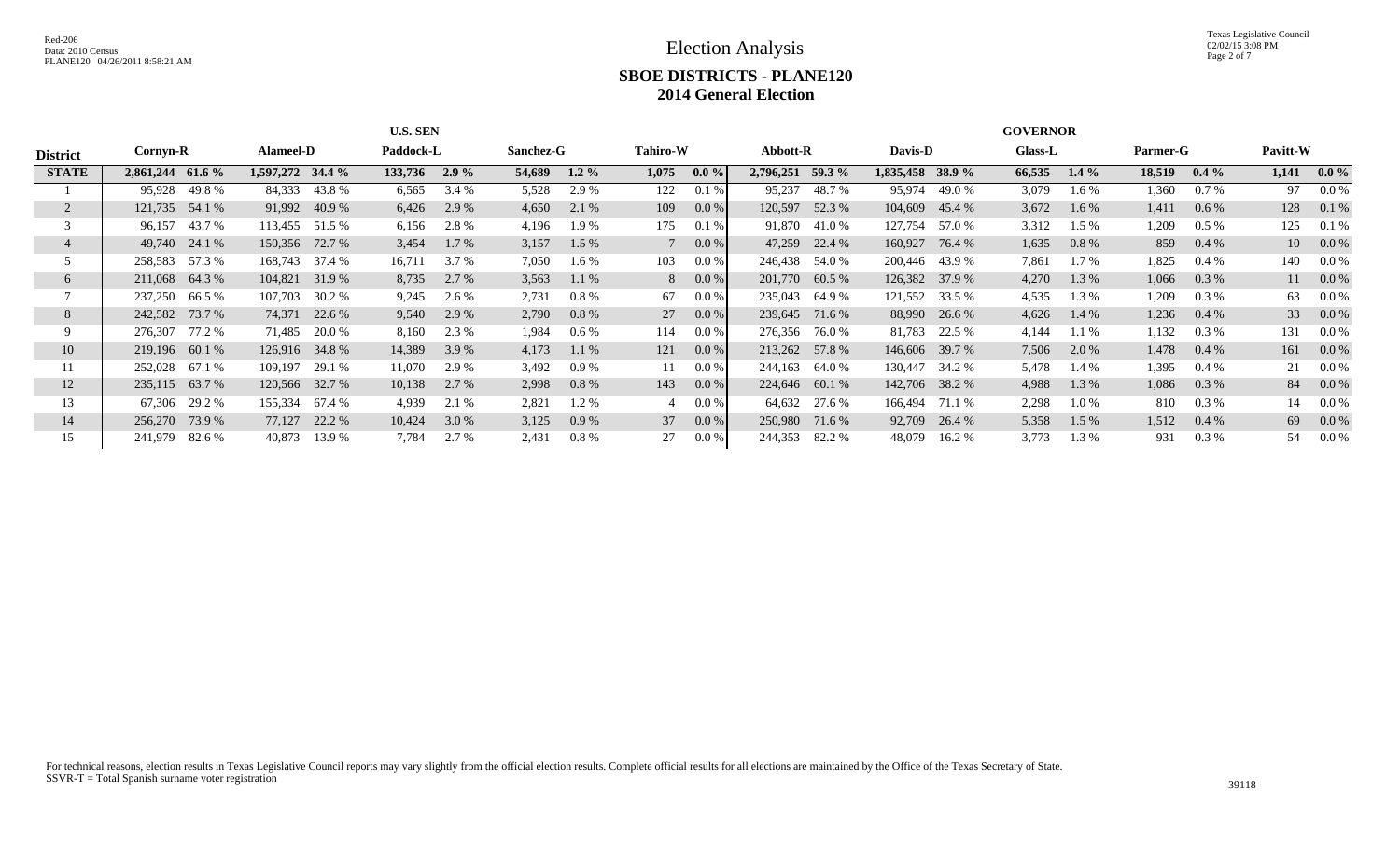Texas Legislative Council 02/02/15 3:08 PM Page 3 of 7

|                 |                  |        |                    | <b>LT. GOVERNOR</b> |                 |         |            |         | <b>ATTORNEY GEN</b> |                |                  |                |                  |         |                  |         | <b>COMPTROLLER</b> |               |                    |                |
|-----------------|------------------|--------|--------------------|---------------------|-----------------|---------|------------|---------|---------------------|----------------|------------------|----------------|------------------|---------|------------------|---------|--------------------|---------------|--------------------|----------------|
| <b>District</b> | <b>Patrick-R</b> |        | Van De Putte-D     |                     | <b>Butler-L</b> |         | Courtney-G |         | <b>Paxton-R</b>     |                | <b>Houston-D</b> |                | <b>Balagia-L</b> |         | <b>Osborne-G</b> |         | Hegar-R            |               | <b>Collier-D</b>   |                |
| <b>STATE</b>    | 2,724,207        | 58.1 % | $1,813,847$ 38.7 % |                     | 119,818         | $2.6\%$ | 27,716     | $0.6\%$ | 2,743,182 58.8 %    |                | 1,773,114 38.0 % |                | 118,188          | $2.5\%$ | 29,589           | $0.6\%$ | 2,698,398 58.4 %   |               | $1,742,142$ 37.7 % |                |
|                 | 89,922           | 46.4 % | 97,197             | 50.2 %              | 4,819           | 2.5 %   | 1,666      | 0.9%    | 88,809              | 46.3%          | 94,243           | 49.2 %         | 6,546            | 3.4 %   | 2,114            | 1.1%    |                    | 86,870 45.8%  |                    | 92,176 48.6 %  |
|                 | 111,922          | 49.3 % | 108,657            | 47.8%               | 5,176           | 2.3 %   | 1,359      | 0.6 %   |                     | 112,455 50.0 % | 104,127          | 46.3%          | 6,495            | 2.9 %   | 1,838            | 0.8 %   | 112,493 50.5 %     |               |                    | 101,122 45.4 % |
|                 | 83,888           | 37.7 % | 133,224            | 59.9 %              | 4,143           | 1.9 %   | 1,282      | $0.6\%$ | 87,323              | 39.7 %         | 123,514          | 56.2 %         | 7,064            | 3.2 %   | 2,043            | 0.9%    | 85,061             | 39.1 %        | 122,653            | 56.3 %         |
|                 | 46,718 22.2 %    |        | 158,903            | 75.6 %              | 3,012           | 1.4 %   | 1,479      | $0.7\%$ | 46,717              | 22.3 %         | 158,071          | 75.4 %         | 3,019            | 1.4 %   | 1,862            | 0.9%    |                    | 45,518 21.8 % | 158,374            | 75.8%          |
|                 | 235,584 51.9 %   |        | 201,394            | 44.4 %              | 13,814          | 3.0 %   | 3,264      | 0.7 %   |                     | 241,752 53.6 % | 187,581          | 41.6 %         | 17,652           | 3.9%    | 3,848            | 0.9%    | 239,200 53.6 %     |               | 183,277            | 41.0 %         |
| 6               | 194,925 58.8 %   |        | 126,189            | 38.1 %              | 8,364           | 2.5 %   | 2,159      | 0.7 %   |                     | 201,562 60.8 % | 120,763          | 36.5 %         | 6,816            | 2.1 %   | 2,137            | 0.6 %   | 199,762 60.8 %     |               | 118,349            | 36.1 %         |
|                 | 230,594          | 64.1 % | 119,035 33.1 %     |                     | 8,195           | 2.3 %   | 1,865      | 0.5%    | 231,961             | 64.6 %         |                  | 119,075 33.2 % | 6,282            | 1.8%    | 1,623            | 0.5%    | 227,715 63.9 %     |               | 118,147            | 33.1 %         |
| 8               | 235,738          | 70.8 % |                    | 87,192 26.2 %       | 8,418           | 2.5 %   | 1,822      | $0.5\%$ | 238,285             | 71.7 %         |                  | 85,735 25.8 %  | 6,682            | 2.0 %   | 1,646            | $0.5\%$ | 234,657            | 71.2 %        |                    | 84,536 25.6 %  |
|                 | 273,499          | 75.8 % | 78,174             | 21.7 %              | 7,917           | 2.2 %   | 1,269      | $0.4\%$ | 270,451             | 75.2 %         | 82,078           | 22.8 %         | 5,923            | $1.6\%$ | 1,274            | $0.4\%$ | 263,876 74.1 %     |               |                    | 80,736 22.7 %  |
| 10              | 209,108 57.1 %   |        | 140,769            | 38.4 %              | 13,923          | 3.8%    | 2,688      | 0.7 %   | 207,391             | 56.9%          | 139,004          | 38.1 %         | 15,678           | 4.3 %   | 2,591            | 0.7 %   | 206,087            | 56.9%         |                    | 136,930 37.8 % |
|                 | 241,244          | 63.6 % | 124,904            | 32.9 %              | 10,767          | 2.8%    | 2,330      | $0.6\%$ | 245,064             | 64.9 %         | 121,269          | 32.1 %         | 9,134            | 2.4 %   | 2,132            | $0.6\%$ | 240,422 64.3 %     |               | 118,579            | 31.7 %         |
| 12              | 217,562 58.7 %   |        | 141,393 38.2 %     |                     | 9,712           | 2.6 %   | 1,890      | 0.5 %   |                     | 222,085 60.2 % |                  | 136,770 37.1 % | 8,399            | 2.3 %   | 1,752            | 0.5 %   | 219,214 60.3 %     |               | 130,862            | 36.0 %         |
| 13              | 64,528           | 27.7 % | 162,249            | 69.7 %              | 4,457           | 1.9 %   | 1,525      | 0.7%    | 64,301              | 27.7 %         | 161,444          | 69.6 %         | 4,440            | 1.9 %   | 1,661            | 0.7%    |                    | 62,496 27.1 % | 160,668            | 69.7 %         |
| 14              | 248,541 71.3 %   |        |                    | 88,116 25.3 %       | 10,053          | 2.9 %   | 2,006      | 0.6 %   | 248,990             | 71.7 %         | 88,239           | 25.4 %         | 8,135            | 2.3 %   | 1,929            | $0.6\%$ | 243,855            | 70.8 %        | 86,179             | 25.0 %         |
| 15              | 240,434          | 81.5 % | 46,451             | 15.7 %              | 7,048           | 2.4 %   | 1,112      | 0.4%    | 236,036 80.2 %      |                | 51,201           | 17.4 %         | 5,923            | 2.0 %   | 1,139            | 0.4%    | 231,172 79.3 %     |               | 49,554             | 17.0 %         |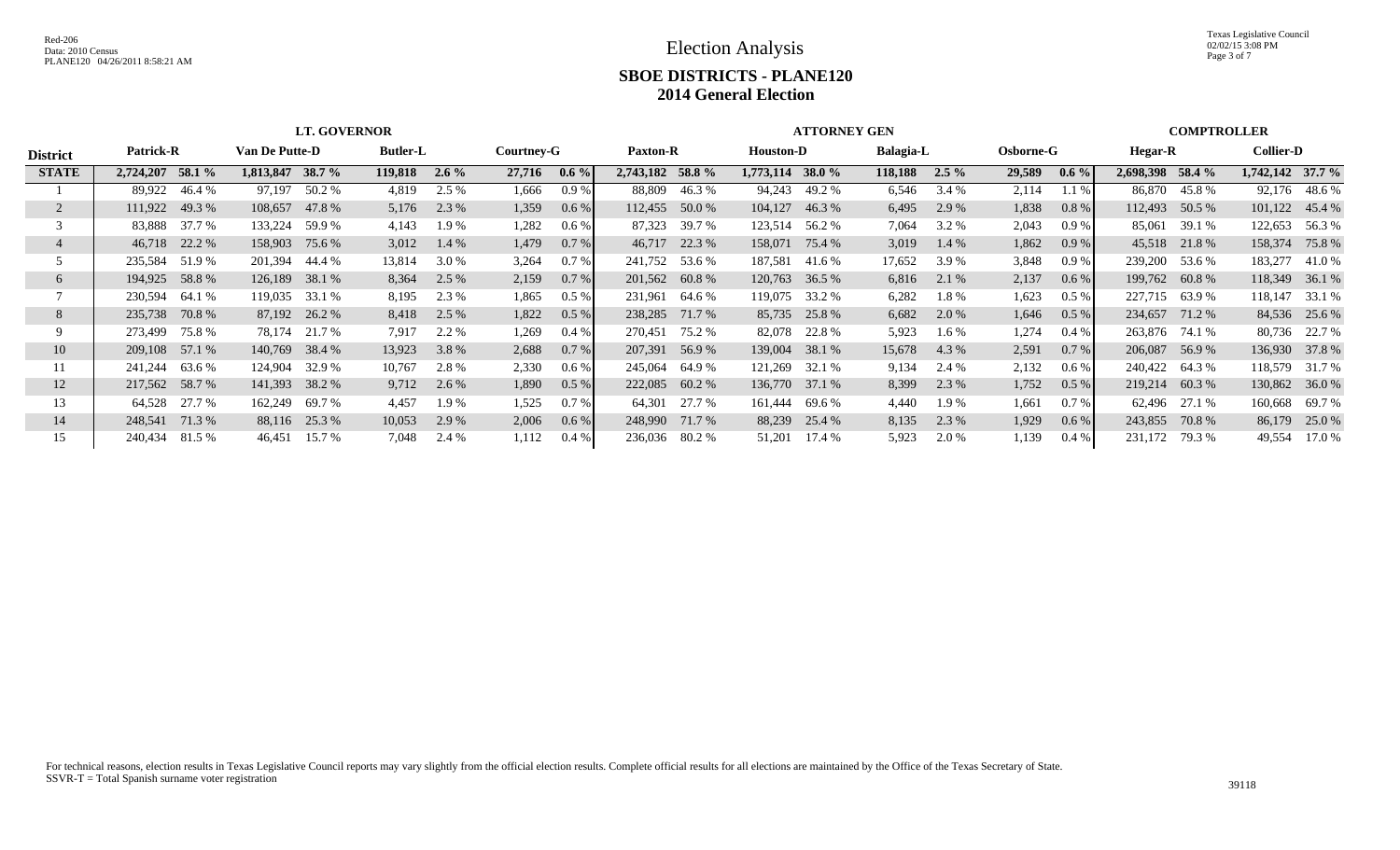|                 |                              | <b>COMPTROLLER</b> |        |          |                | <b>LAND COMM</b> |           |               |          |         |          |         |                 |               | <b>AG COMM</b> |                |         |             |                   |         |  |
|-----------------|------------------------------|--------------------|--------|----------|----------------|------------------|-----------|---------------|----------|---------|----------|---------|-----------------|---------------|----------------|----------------|---------|-------------|-------------------|---------|--|
| <b>District</b> | <b>Shafto-G</b><br>Sanders-L |                    |        |          |                | <b>Bush-R</b>    |           | <b>Cook-D</b> | Knight-L |         | Alessi-G |         | <b>Miller-R</b> |               |                | Hogan-D        |         | Palmquist-L | <b>Kendrick-G</b> |         |  |
| <b>STATE</b>    | 136,870                      | 3.0%               | 44,981 | $1.0 \%$ | 2,827,299      | $60.7\%$         | 1.644.800 | $35.3\%$      | 126,406  | $2.7\%$ | 60,110   | $1.3\%$ | 2,699,224       | 58.6 %        | 1,697,092      | 36.8 $%$       | 132,506 | $2.9\%$     | 77,562            | $1.7\%$ |  |
|                 | 7,532                        | 4.0 %              | 3,064  | $1.6\%$  | 93,507         | 48.5 %           | 89,483    | 46.4 %        | 5,327    | 2.8 %   | 4,538    | 2.4 %   |                 | 85,449 45.1 % | 92,295         | 48.7 %         | 6,556   | 3.5 %       | 5,077             | 2.7 %   |  |
|                 | 6,801                        | 3.1 %              | 2,517  | 1.1%     |                | 121,822 53.9 %   | 95,343    | 42.2 %        | 5,201    | 2.3 %   | 3,704    | 1.6 %   | 109,385         | 49.2 %        | 102,424        | 46.1 %         | 6,645   | 3.0 %       | 3,876             | 1.7 %   |  |
|                 | 6,837                        | 3.1 %              | 3,216  | 1.5%     | 94,294         | 42.7 %           | 115,787   | 52.5 %        | 5,831    | 2.6 %   | 4,698    | 2.1 %   | 83,865          | 38.6 %        | 122,002        | 56.1 %         | 6,700   | 3.1 %       | 4,878             | 2.2 %   |  |
|                 | 3,075                        | $1.5\%$            | 1,928  | 0.9%     | 49,174         | 23.5 %           | 154,694   | 73.9 %        | 2,758    | 1.3 %   | 2,677    | 1.3%    | 46,052          | 22.1 %        | 155,888        | 74.9 %         | 3,027   | 1.5 %       | 3,130             | 1.5 %   |  |
|                 | 17,832                       | 4.0 %              | 6,299  | 1.4 %    | 253,069        | 56.3 %           | 171,723   | 38.2 %        | 15,989   | 3.6 %   | 8,784    | 2.0 %   | 237,629         | 53.7 %        | 174,780        | 39.5 %         | 18,243  | 4.1 %       | 12,171            | 2.7 %   |  |
| 6               | 7,436                        | 2.3 %              | 2,742  | 0.8 %    | 212,855 64.6 % |                  | 105,667   | 32.0 %        | 7,297    | 2.2 %   | 3,906    | 1.2 %   | 205,429         | 63.0 %        |                | 108,086 33.1 % | 7,745   | 2.4 %       | 5,043             | 1.5 %   |  |
|                 | 8,113                        | 2.3 %              | 2,432  | 0.7%     | 235,215        | 65.6 %           | 112,193   | 31.3 %        | 8,286    | 2.3 %   | 3,044    | 0.8%    | 226,928         | 63.9%         | 115,990        | 32.7 %         | 8,041   | 2.3 %       | 4,164             | 1.2 %   |  |
| 8               | 8,297                        | 2.5 %              | 2,266  | 0.7%     | 242,357        | 73.1 %           | 77,533    | 23.4 %        | 8,628    | 2.6 %   | 2,957    | 0.9%    | 236,652         | 71.9 %        |                | 79,849 24.3 %  | 8,252   | 2.5 %       | 4,294             | 1.3 %   |  |
|                 | 9,271                        | 2.6 %              | 2,258  | 0.6 %    | 271.411        | 75.5 %           | 76,602    | 21.3 %        | 8,934    | 2.5 %   | 2,408    | 0.7 %   | 263,489         | 74.1 %        | 80,482         | 22.6 %         | 8,054   | 2.3 %       | 3,743             | $1.1\%$ |  |
| 10              | 15,220                       | 4.2 %              | 4,125  | 1.1%     | 212,019 58.3 % |                  | 131,614   | 36.2 %        | 14,272   | 3.9 %   | 5,671    | 1.6%    | 203,529         | 56.6 %        | 133,063        | 37.0 %         | 15,385  | 4.3 %       | 7,715             | 2.1 %   |  |
| 11              | 11,395                       | 3.0 %              | 3,493  | 0.9%     | 251,112 66.6 % |                  | 110,686   | 29.4 %        | 10,826   | 2.9 %   | 4,378    | 1.2%    | 240,769         | 64.6 %        | 115,274        | 30.9 %         | 11,014  | 3.0 %       | 5,715             | 1.5 %   |  |
| 12              | 10,236                       | 2.8%               | 3,325  | 0.9%     | 233,225 63.4 % |                  | 120,627   | 32.8%         | 9,561    | 2.6 %   | 4,194    | 1.1%    | 223,644         | 61.7 %        | 123,250        | 34.0 %         | 10,074  | 2.8 %       | 5,319             | 1.5 %   |  |
| 13              | 5,162                        | 2.2 %              | 2,096  | 0.9%     | 67.092         | 29.0 %           | 157,134   | 67.8%         | 4,352    | 1.9 %   | 3,133    | 1.4 %   | 62,707          | 27.3 %        | 158,894        | 69.1 %         | 4,812   | 2.1 %       | 3,542             | $1.5\%$ |  |
| 14              | 10,975                       | 3.2 %              | 3,213  | 0.9%     | 252,036        | 72.7 %           | 80,517    | 23.2 %        | 10,411   | 3.0 %   | 3,863    | 1.1%    | 242,719         | 70.6 %        | 85,498         | 24.9 %         | 10,343  | 3.0 %       | 5,453             | $1.6\%$ |  |
| 15              | 8,688                        | 3.0 %              | 2,007  | 0.7%     | 238,111        | 80.9 %           | 45,197    | 15.4 %        | 8,733    | 3.0 %   | 2,155    | 0.7%    | 230,978         | 79.3 %        | 49,317         | 16.9 %         | 7,615   | 2.6 %       | 3,442             | 1.2 %   |  |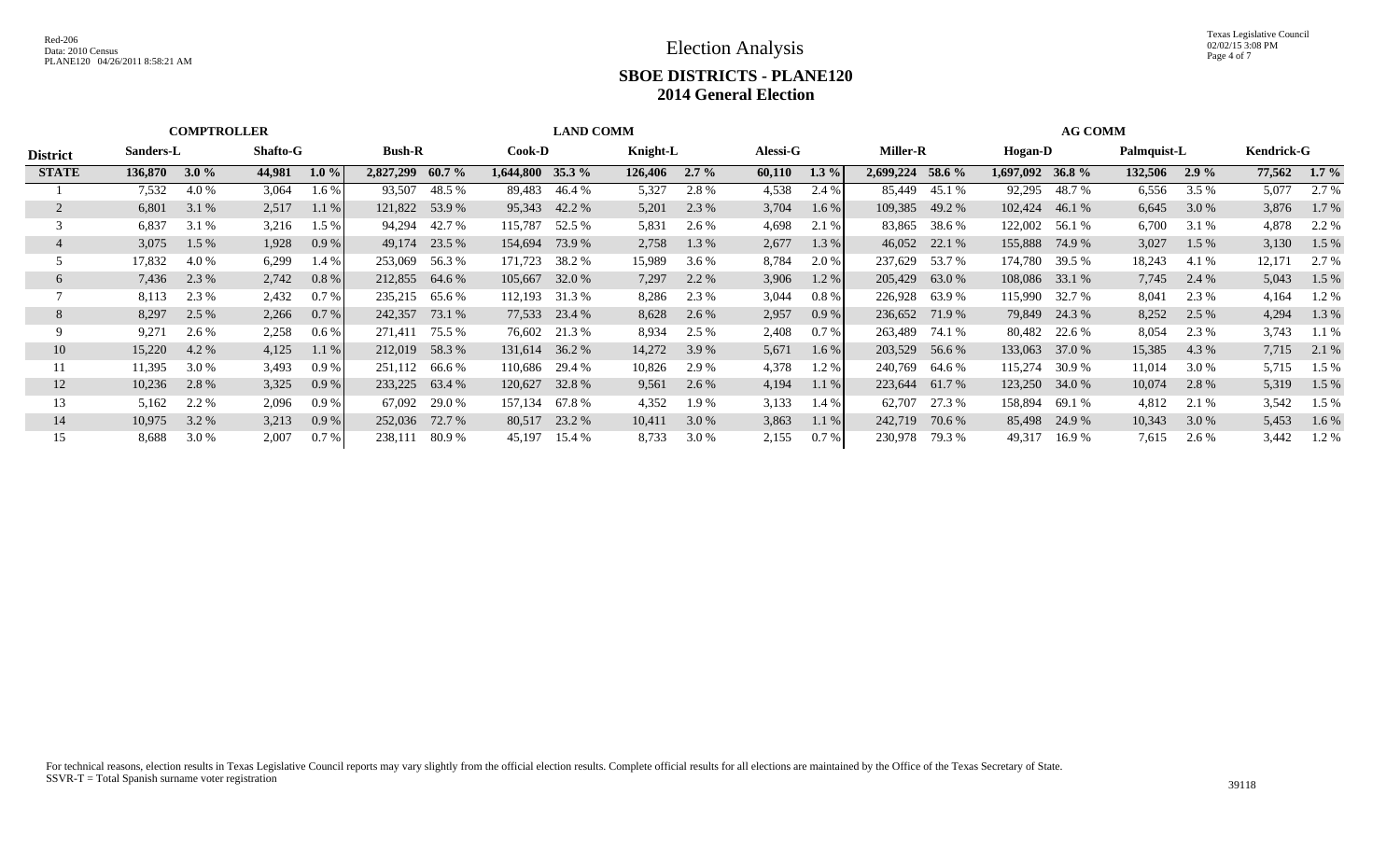Texas Legislative Council 02/02/15 3:08 PM Page 5 of 7

|                   |                    |                    |                    |                   | <b>SUP CT CHIEF</b>  |                  | <b>SUP CT 6</b>                                                       |                    |                    |  |  |  |
|-------------------|--------------------|--------------------|--------------------|-------------------|----------------------|------------------|-----------------------------------------------------------------------|--------------------|--------------------|--|--|--|
| Sitton-R          | <b>Brown-D</b>     | Miller-L           | Salinas-G          | Hecht-R           | <b>Moody-D</b>       |                  | <b>Brown-R</b>                                                        | <b>Meyers-D</b>    | Ash-L              |  |  |  |
| 2,691,086 58.3 %  | $1,682,678$ 36.5 % | 145,373<br>$3.2\%$ | 93,781<br>$2.0 \%$ | 2,756,945 59.7 %  | $1,720,513$ $37.3\%$ | $3.1\%$          | 2,772,665<br>60.3 $%$                                                 | $1,677,390$ 36.5 % | 146,511<br>$3.2\%$ |  |  |  |
| 44.3 %<br>84,104  | 87,885<br>46.3 %   | 3.3 %<br>6,232     | 11,560<br>6.1%     | 85,740<br>45.0 %  | 98,337<br>51.6 %     | 6,508<br>3.4 %   | 47.9 %<br>90,364                                                      | 91,265<br>48.3%    | 3.8%<br>7,210      |  |  |  |
| 48.9%<br>108,983  | 97,814 43.9 %      | 6,602<br>3.0 %     | 4.3 %<br>9,544     | 112,913 50.7 %    | 103,023<br>46.3%     | 6,579<br>3.0 %   | 114,872 51.9 %                                                        | 99,570<br>45.0 %   | 3.2 %<br>7,002     |  |  |  |
| 37.6 %<br>82,205  | 120,590<br>55.1 %  | 2.8%<br>6,226      | 9,848<br>4.5 %     | 88,024<br>40.4 %  | 123,591<br>56.7 %    | 6,463<br>3.0 %   | 89,371<br>41.2 %                                                      | 120,423<br>55.5 %  | 7,092<br>3.3 %     |  |  |  |
| 45,592 21.9 %     | 155,878<br>74.7 %  | 2,773<br>1.3 %     | 4,362<br>2.1 %     | 22.7 %<br>47,401  | 157,689<br>75.6 %    | 3,363<br>$1.6\%$ | 48,219<br>23.2 %                                                      | 156,374<br>75.2 %  | 3,354<br>$1.6\%$   |  |  |  |
| 52.8 %<br>235,066 | 179,487<br>40.3 %  | 19,454<br>4.4 %    | 11,171<br>2.5 %    | 247,524 55.5 %    | 180,071<br>40.4 %    | 4.1 %            | 246,860<br>55.7 %                                                     | 176,589<br>39.9 %  | 19,669<br>4.4 %    |  |  |  |
| 62.8%<br>205,497  | 108,782 33.3 %     | 2.4 %<br>7,981     | 4,717<br>$1.4\%$   | 210,097 64.0 %    | 33.5 %<br>109,950    | 8,228<br>2.5 %   | 210,341<br>64.6 %                                                     | 107,178 32.9 %     | 8,122<br>2.5 %     |  |  |  |
| 228,214 64.2 %    | 114,731<br>32.3 %  | 8,707<br>2.4 %     | 3,968<br>1.1%      | 230,128 64.6 %    | 116,524<br>32.7 %    | 9,493<br>2.7 %   | 232,661<br>65.5 %                                                     | 113,583<br>32.0 %  | 8,807<br>2.5 %     |  |  |  |
| 72.0 %<br>236,949 | 79,257<br>24.1 %   | 2.7 %<br>8,837     | 3,853<br>1.2%      | 72.8 %<br>239,617 | 80,795 24.5 %        | 8,925<br>2.7 %   | 240,531<br>73.4 %                                                     | 78,310 23.9 %      | 9,020<br>2.8%      |  |  |  |
| 74.1 %<br>263,693 | 78,791 22.1 %      | 2.9 %<br>10,265    | 3,102<br>$0.9\%$   | 266,832<br>75.0 % | 79,736 22.4 %        | 9,266<br>2.6 %   | 269,250<br>75.8%                                                      | 76,294 21.5 %      | 9,449<br>2.7 %     |  |  |  |
| 56.3%<br>202,631  | 133,314<br>37.0 %  | 17,209<br>4.8%     | 6,750<br>1.9 %     | 57.7 %<br>208,163 | 136,353<br>37.8 %    | 4.5%             | 209,323<br>58.3 %                                                     | 132,680 37.0 %     | 17,056<br>4.8%     |  |  |  |
| 240,478 64.5 %    | 114,275<br>30.6 %  | 12,372<br>3.3 %    | 5,928<br>$1.6\%$   | 245,647<br>65.7 % | 116,297<br>31.1 %    | 3.2 %            | 245,377<br>65.9%                                                      | 114,411<br>30.7 %  | 12,337<br>3.3 %    |  |  |  |
| 61.4 %<br>222,521 | 123,093 34.0 %     | 11,325<br>3.1 %    | 5,383<br>1.5%      | 229,058 62.9 %    | 124,275<br>34.1 %    | 3.0%             | 226,955<br>62.8%                                                      | 123,480 34.1 %     | 11,221<br>3.1 %    |  |  |  |
| 27.0 %<br>62,152  | 158,250<br>68.7 %  | 2.2 %<br>5,018     | 4,913<br>2.1 %     | 64,506<br>28.0 %  | 160,757<br>69.8 %    | 4,985<br>2.2 %   | 64,767<br>28.2 %                                                      | 159,487<br>69.5 %  | 2.3 %<br>5,304     |  |  |  |
| 70.8 %<br>243,145 | 82,992 24.2 %      | 12,319<br>3.6 %    | 4,886<br>$1.4\%$   | 247,289<br>71.9 % | 84,975 24.7 %        | $3.3\%$          | 248,320<br>72.5 %                                                     | 82,186 24.0 %      | 3.5 %<br>11,923    |  |  |  |
| 78.9 %<br>229,856 | 47,539<br>16.3%    | 10,053<br>3.5 %    | 3,796<br>1.3%      | 234,006<br>80.4 % | 48,140<br>16.5 %     | 3.1 %<br>8,918   | 235,454<br>81.2 %                                                     | 45,560<br>15.7 %   | 8,945<br>3.1 %     |  |  |  |
|                   |                    |                    | <b>RR COMM 3</b>   |                   |                      |                  | Oxford-L<br>141,321<br>18,401<br>16,053<br>11,880<br>10,791<br>11,468 |                    |                    |  |  |  |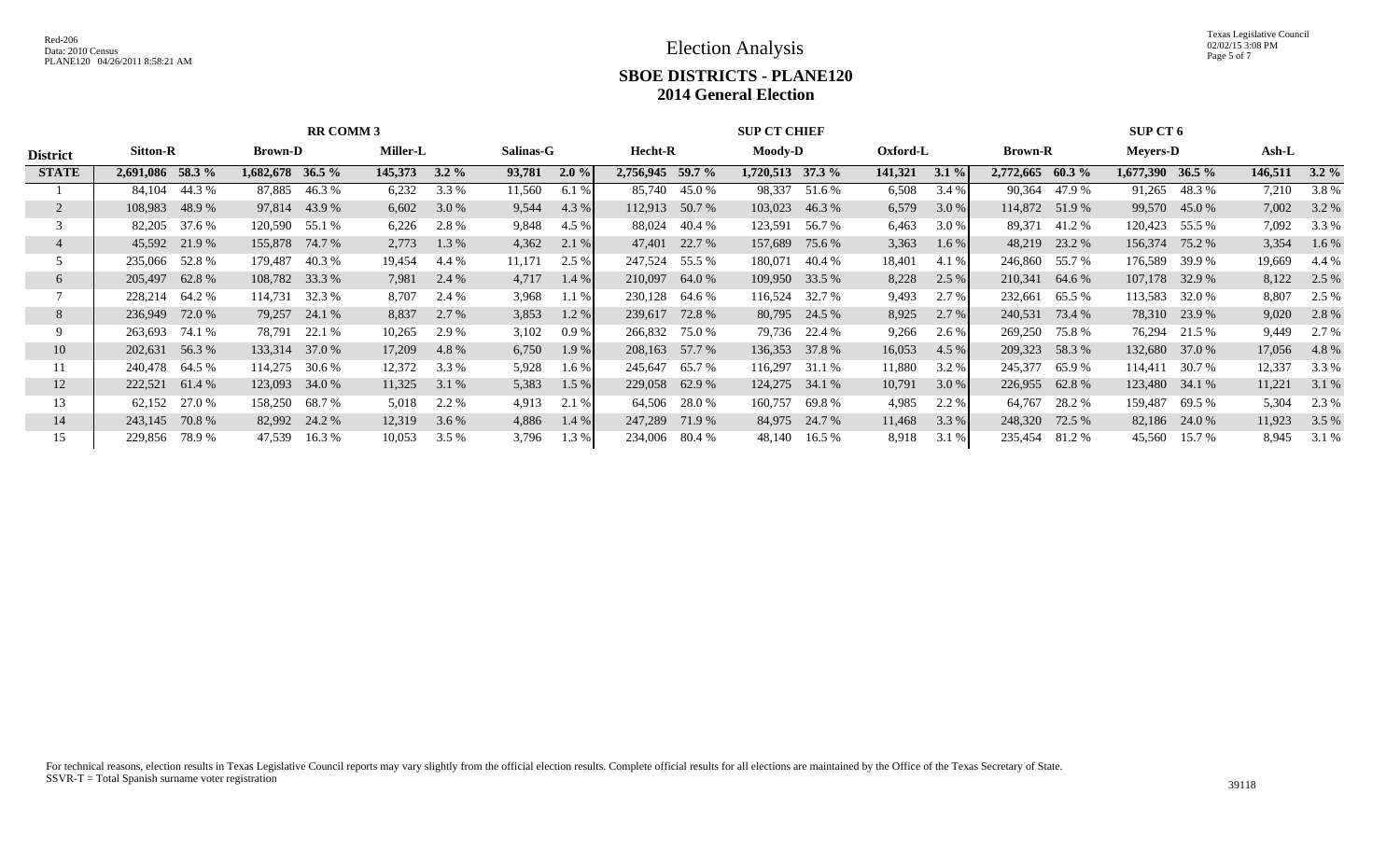Texas Legislative Council 02/02/15 3:08 PM Page 6 of 7

| <b>District</b><br><b>STATE</b> | <b>SUP CT7</b>                                         |                   |                  |         |             |        |                  |           |               | <b>SUP CT 8</b> |               | CCA <sub>3</sub> |                     |                |                   |                    |                  |         |         |
|---------------------------------|--------------------------------------------------------|-------------------|------------------|---------|-------------|--------|------------------|-----------|---------------|-----------------|---------------|------------------|---------------------|----------------|-------------------|--------------------|------------------|---------|---------|
|                                 | <b>Boyd-R</b><br><b>Benavides-D</b><br><b>Fulton-L</b> |                   |                  |         | Waterbury-G |        | <b>Johnson-R</b> |           | Koelsch-L     |                 | Chisholm-G    |                  | <b>Richardson-R</b> |                | <b>Granberg-D</b> |                    | <b>Bennett-L</b> |         |         |
|                                 | 2,711,106 58.9 %                                       |                   | 1,730,904 37.6 % | 126,713 | $2.8\%$     | 34,487 | $0.7\%$          | 2,947,759 | <b>78.8</b> % | 447,479 12.0 %  |               | 345,640          | $9.2\%$             | 2,738,093      | 59.8 %            | $1,672,821$ 36.6 % |                  | 165,315 | $3.6\%$ |
|                                 | 85,922                                                 | 45.3 %            | 96,478 50.8 %    | 5,199   | 2.7 %       | 2,268  | $1.2\%$          | 105.727   | 71.2 %        | 25,824          | 17.4 %        | 17,041           | 11.5 %              | 89,200         | 47.4 %            | 90,148             | 47.9 %           | 8,912   | 4.7 %   |
|                                 | 49.1 %<br>109,672                                      | 106,405           | 47.7 %           | 5,298   | 2.4 %       | 1,879  | $0.8 \%$         | 130,966   | 76.3 %        |                 | 25,532 14.9 % | 15,241           | 8.9%                | 113,346        | 51.3%             | 98,780             | 44.7 %           | 8,789   | 4.0 %   |
|                                 | 83,351                                                 | 38.1 %<br>128,421 | 58.7 %           | 5,061   | 2.3 %       | 2,016  | 0.9%             | 105,886   | 67.3 %        | 30,922          | 19.7 %        | 20,489           | 13.0 %              | 88,781         | 41.0 %            | 119,371            | 55.2 %           | 8,222   | 3.8%    |
|                                 | 45,355 21.8 %                                          |                   | 158,466 76.2 %   | 2,725   | 1.3%        | 1,523  | $0.7\%$          | 56,543    | 56.9%         | 22,492          | 22.6 %        | 20,330           | 20.5 %              | 46,806         | 22.6 %            | 156,215            | 75.4 %           | 4,281   | 2.1 %   |
|                                 | 238,448                                                | 53.6 %<br>185,274 | 41.7 %           | 16,559  | 3.7 %       | 4,394  | 1.0%             | 264,938   | 69.3%         | 57,576          | 15.1 %        | 59,764           | 15.6 %              | 244,875        | 55.5 %            | 175,234            | 39.7 %           | 20,808  | 4.7 %   |
| 6                               | 61.7 %<br>200,791                                      |                   | 115,490 35.5 %   | 7,204   | 2.2 %       | 2,205  | $0.7\%$          | 218,091   | 80.4 %        | 26,691          | 9.8 %         | 26,437           | 9.7%                | 205,906 63.7 % |                   | 107,565 33.3 %     |                  | 9,982   | 3.1 %   |
|                                 | 229,467                                                | 64.7 %<br>115,408 | 32.5 %           | 7,958   | 2.2 %       | 2,021  | 0.6 %            | 244,375   | 84.4 %        | 26,158          | 9.0 %         | 18,998           | 6.6%                | 229,801        | 65.0 %            | 113,390 32.1 %     |                  | 10,384  | 2.9 %   |
| 8                               | 236,225                                                | 72.0 %            | 81,602 24.9 %    | 8,157   | 2.5 %       | 1,927  | $0.6\%$          | 248,919   | 86.3%         | 22,367          | 7.8 %         | 17,197           | 6.0 %               | 238,028        | 72.9 %            |                    | 78,303 24.0 %    | 10,328  | 3.2 %   |
|                                 | 267,645                                                | 75.5 %<br>76,204  | 21.5 %           | 8,882   | 2.5 %       | 1,885  | $0.5\%$          | 277,933   | 89.2 %        | 20,476          | $6.6\%$       | 13,134           | 4.2 %               | 265,504        | 75.1 %            | 76,857             | 21.7 %           | 11,008  | 3.1 %   |
| 10                              | 206,020 57.4 %                                         | 135,102           | 37.6 %           | 14,922  | 4.2 %       | 3,161  | $0.9\%$          | 222,606   | 73.0 %        | 44,459          | 14.6 %        | 37,695           | 12.4%               | 206,217        | 57.7 %            | 133,108 37.3 %     |                  | 17,784  | 5.0 %   |
| 11                              | 242,312                                                | 65.1 %<br>116,154 | 31.2 %           | 10,975  | 2.9 %       | 2,793  | 0.8%             | 257,499   | 82.1 %        | 33,430          | 10.7 %        | 22,765           | 7.3 %               | 243,142        | 65.7 %            | 113,550 30.7 %     |                  | 13,426  | 3.6 %   |
| 12                              | 223,339<br>61.7 %                                      | 126,213           | 34.9 %           | 9,948   | 2.7 %       | 2,382  | 0.7 %            | 238,774   | 79.1 %        | 37,183          | 12.3 %        | 25,962           | 8.6 %               | 224,865        | 62.5 %            | 122,595 34.1 %     |                  | 12,114  | 3.4 %   |
| 13                              | 63,056                                                 | 27.4 %<br>160,529 | 69.9%            | 4,566   | 2.0 %       | 1,623  | 0.7%             | 73,858    | 59.6 %        | 30,188          | 24.4 %        | 19,902           | 16.1 %              | 63,519         | 27.7 %            | 159,344            | 69.6 %           | 6,149   | 2.7 %   |
| 14                              | 246,143                                                | 82,741<br>71.9 %  | 24.2 %           | 10,856  | 3.2 %       | 2,630  | $0.8 \%$         | 258,369   | 84.3%         | 28,319          | $9.2\%$       | 19,734           | 6.4%                | 245,789        | 72.1 %            | 82,085             | 24.1 %           | 12,940  | 3.8 %   |
| 15                              | 233,360                                                | 80.5 %<br>46,417  | 16.0%            | 8,403   | 2.9 %       | 1,780  | 0.6 %            | 243,275   | 90.1 %        | 15,862          | 5.9 %         | 10,951           | 4.1 %               | 232,314        | 80.4 %            | 46,276             | 16.0 %           | 10,188  | 3.5 %   |